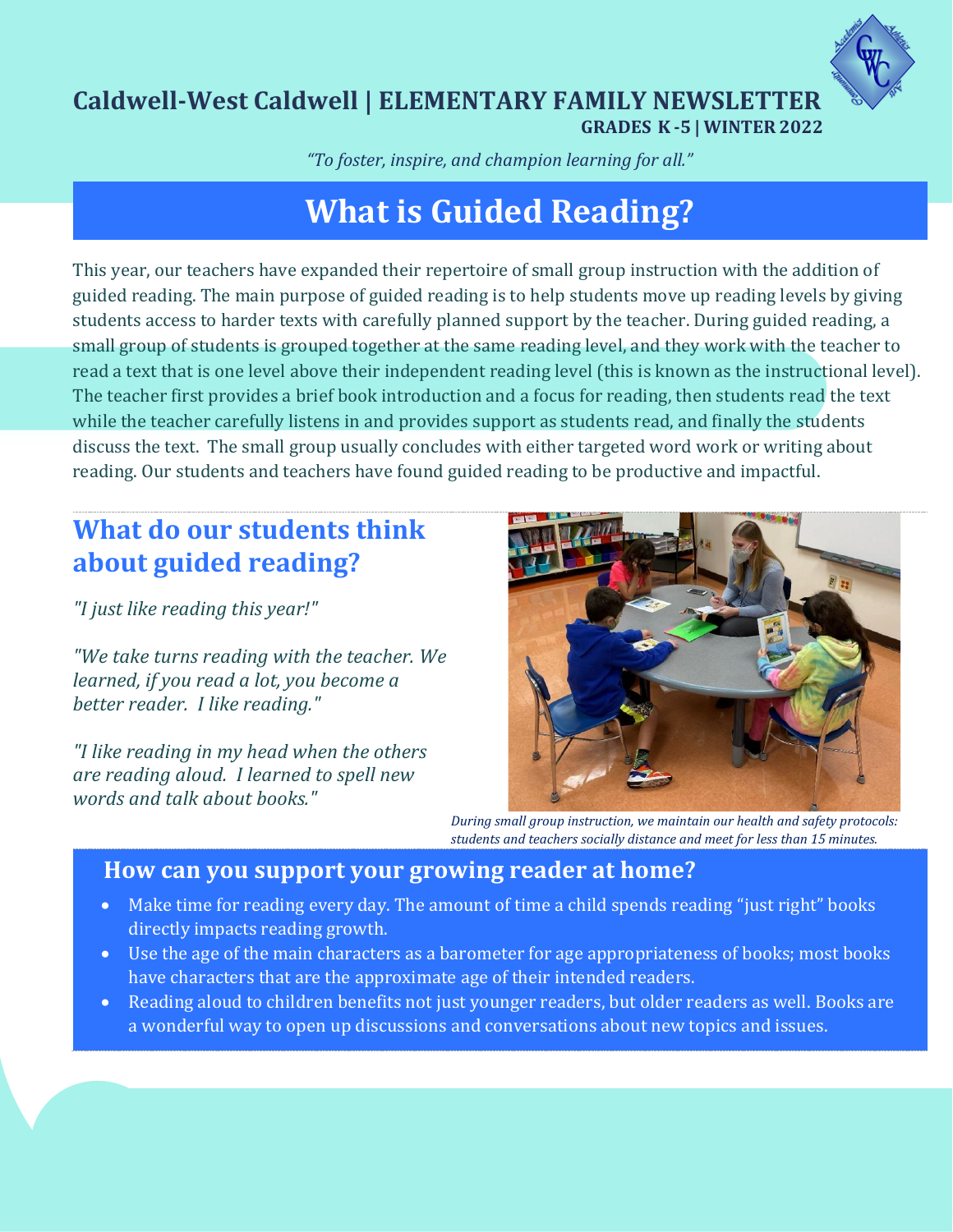# **CWC Spotlight: How one teacher at Washington Elementary School taught students about Native American History Month**



What makes your heart fill with happiness? Inspired by Monique Gray Smith & Julie Flett

*One of our Washington teachers wanted to focus on contributions by Indigenous people and Native American life and culture today. The class read several books by Indigenous authors (favorites were Thunder Boy Jr and Fry Bread). They also read an article about Susan Shown Harjo on Pebble Go and learned about the Museum of the American Indian. For this project, they read My Heart Fills with Happiness, which is in Cree and English, and then added their own pages to the book answering the question, "What makes your heart fill with happiness?" (see photo). It started some good conversations around thankfulness but from the perspective of an Indigenous author and Illustrator.*



### **February: Black History Month**

**March: Women's History Month** Click [here](https://www.africanamericanhistorymonth.gov/) to learn more about the 400 years of history, achievements and contributions by African Americans.

Click [here](https://womenshistorymonth.gov/) to learn more about the contributions that women have made to the United States and recognize the specific achievements women have made over the course of American history in a variety of fields.

### **K-5 Winter Curriculum Overview**

Click [here t](https://docs.google.com/document/d/15-cJapVaITOw6B2Qn9KTxcZ5WXh3OP58L3aYsNhnMEM/edit?usp=sharing)o learn more about what is being taught in our K-5 classrooms this winter. You can find the main goals of each of our units, as well as specific ways to support learning at home.